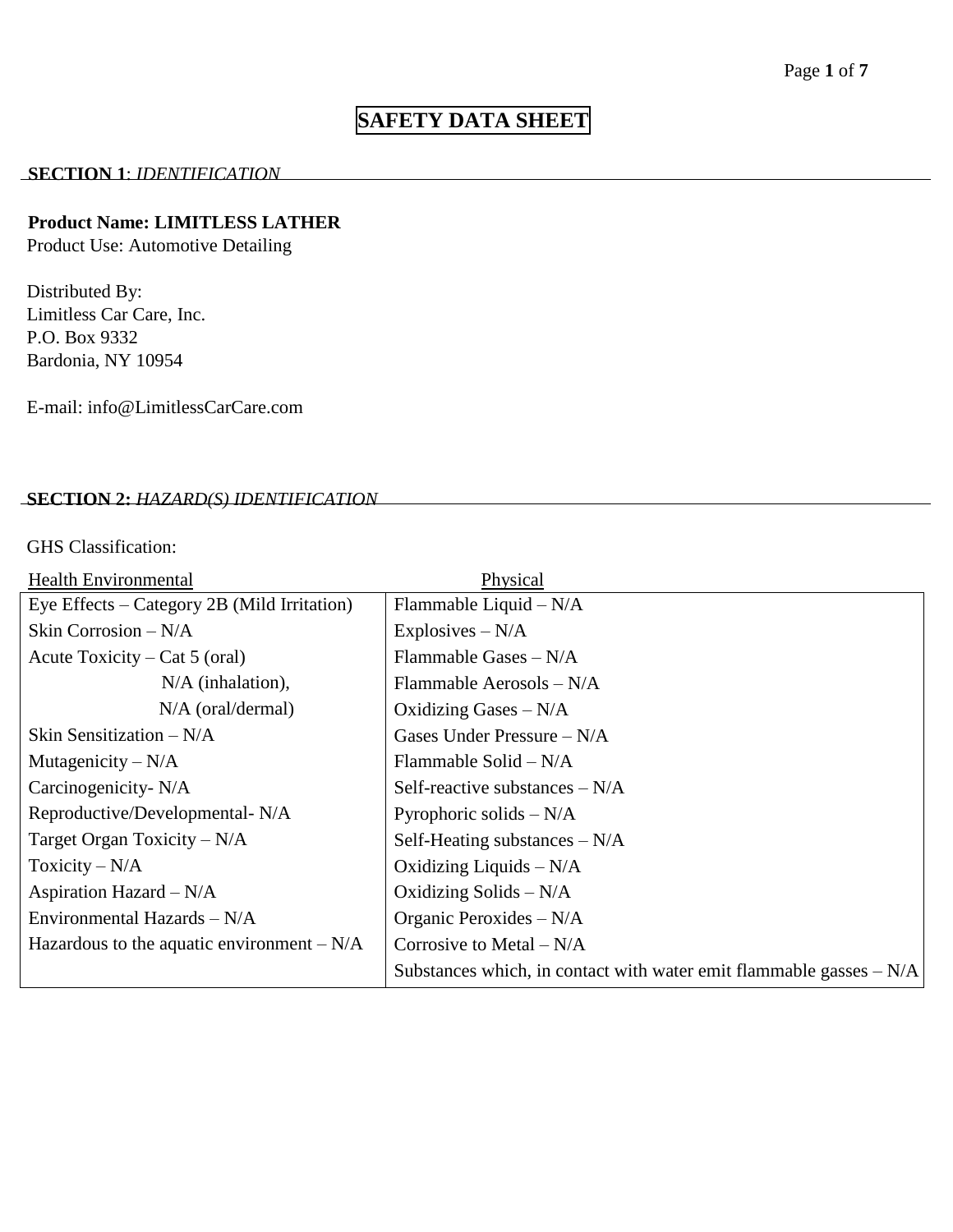|                                   | <b>Precautionary Statements General:</b>                               |
|-----------------------------------|------------------------------------------------------------------------|
| Pictogram: N/A                    | P101 If medical advice is needed, have product or label at hand.       |
|                                   | P102 Keep out of reach of children.                                    |
| <b>Hazard Statements</b>          | P103 Read label before use.                                            |
| <b>WARNING!</b>                   | <b>Prevention:</b>                                                     |
| H303 May be harmful if swallowed. | P264 Wash thoroughly after handling.                                   |
| H320 Causes eye irritation.       | <b>Response:</b>                                                       |
|                                   | P301 + P312 If Swallowed: Call a POISON CONTROL CENTER or              |
|                                   | doctor/physician. Rinse Mouth.                                         |
|                                   | P305+P351+P338 If In eyes: Rinse cautiously with water for several     |
|                                   | minutes. Remove contact lenses, if present and easy to do.             |
|                                   | Continue rinsing.                                                      |
|                                   | If eye irritation persists get medical advice/attention.<br>$P337+313$ |
|                                   | Storage: N/A Disposal:                                                 |
|                                   | P501 Dispose of contents/container in accordance with                  |
|                                   | local/regional/national/international regulations.                     |
|                                   |                                                                        |

## **SECTION 3:** *COMPOSITION / INFORMATION ON INGREDIENTS*

| Component                        | CAS Number                 | Weight %  |
|----------------------------------|----------------------------|-----------|
| Water                            | 7732-18-5                  | $<$ 39    |
| Tetrapotassium Pyrophosphate     | 7320-34-5                  | $\leq$ 5  |
| Dodecanol, Ethoxylated Monoether | 9004-82-4                  | $\leq 10$ |
| Dodecylbenzen                    | 27176-87-0                 | $\leq 30$ |
| Sodium Hydrate                   | 1310-73-2                  | $\leq$ 1  |
| $2 - but oxyethanol$             | $111 - 76 - 2$             | $\lt 1$   |
| Polymer                          | <b>Proprietary Mixture</b> | $\leq 8$  |
| Fragrance                        | <b>Proprietary Mixture</b> | $\lt 1$   |
| Colorant                         | <b>Proprietary Mixture</b> | $\leq 1$  |

#### **SECTION 4:** *FIRST AID MEASURES*

Eye Contact: Flush immediately with large amounts of clean water for at least 15 minutes, Eyelids should be held away from the eyeball to ensure thorough rinsing. If any irritation persists, seek medical attention.

Skin Contact: N/A

.

Inhalation: N/A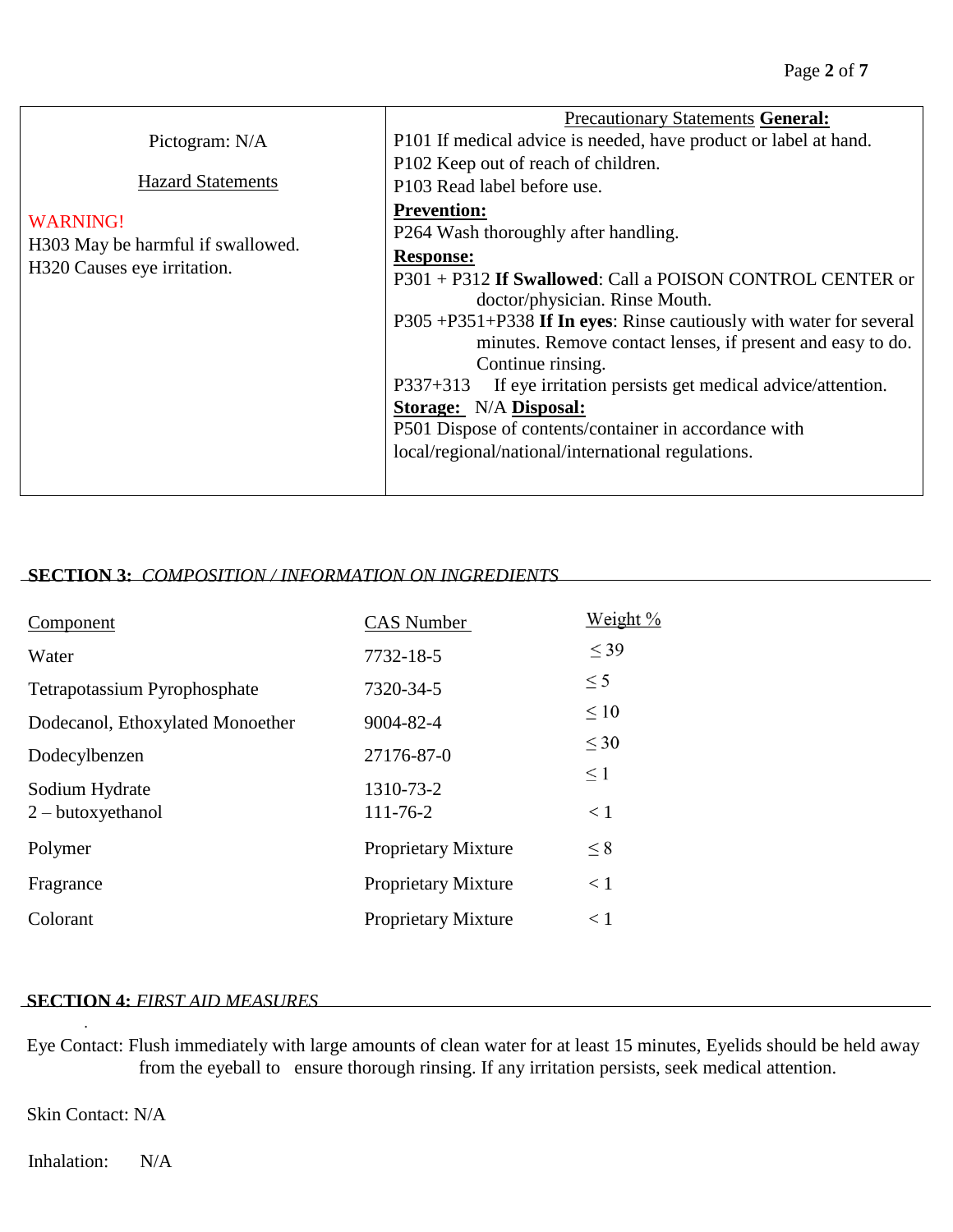Ingestion: Get immediate medical attention. Do not induce vomiting unless directed by medical personnel.

## **SECTION 5:** *FIRE FIGHTING MEASURES*

|                             | Suitable Extinguishing Media: Use dry chemical, foam, or carbon dioxide to extinguish fire. Water may be ineffective<br>but should be used to cool fire-exposed containers, structures and to protect personnel.<br>Use water to dilute spills and to flush them away from sources of ignition. |  |
|-----------------------------|-------------------------------------------------------------------------------------------------------------------------------------------------------------------------------------------------------------------------------------------------------------------------------------------------|--|
| Fire Fighting Procedures:   | No special protective action for fire fighters are anticipated.                                                                                                                                                                                                                                 |  |
| Unusual Fire and Explosion: | N/A                                                                                                                                                                                                                                                                                             |  |
| <b>Combustion Products:</b> | N/A                                                                                                                                                                                                                                                                                             |  |

## **SECTION 6:** *ACCIDENTAL RELEASE MEASURES*

Contain large spills with dikes to prevent entry to waterways and sanitary sewers and transfer the material to appropriate containers for reclamation or disposal. Absorb/trap remaining material or small spills with inert material (dirt, sand, industrial absorbent) and then place in chemical waste containers. Flush residual spill area with large amounts of water. Dispose of all clean up materials in accordance with all applicable federal, state, and local health and environmental regulations.

## **SECTION 7:** *HANDLING AND STORAGE*

- Handling: Do not get in eyes. Keep container closed. Use good personal hygiene practices. Wash hands before eating, drinking, smoking. Remove contaminated clothing and clean before re-use. Keep operating temperatures below ignition temperatures at all times. Chemical resistant splash goggles and chemical resistant gloves are always recommended when using chemicals.
- Storage: Keep container tightly closed in a cool, dry, well-ventilated area away from heat, source of ignition and incompatibles. Do not store below 32 degrees F or above 100 degrees F. Do not store in direct sunlight. Keep away from children.

## **SECTION 8:** *EXPOSURE CONTROL / PERSONAL PROTECTION*

Exposure Limits: No data available.

Engineering Controls: None

Personal Protective Equipment (PPE):

Eye Protection: Wear chemical safety goggles. Have eye-wash stations available where eye contact can occur.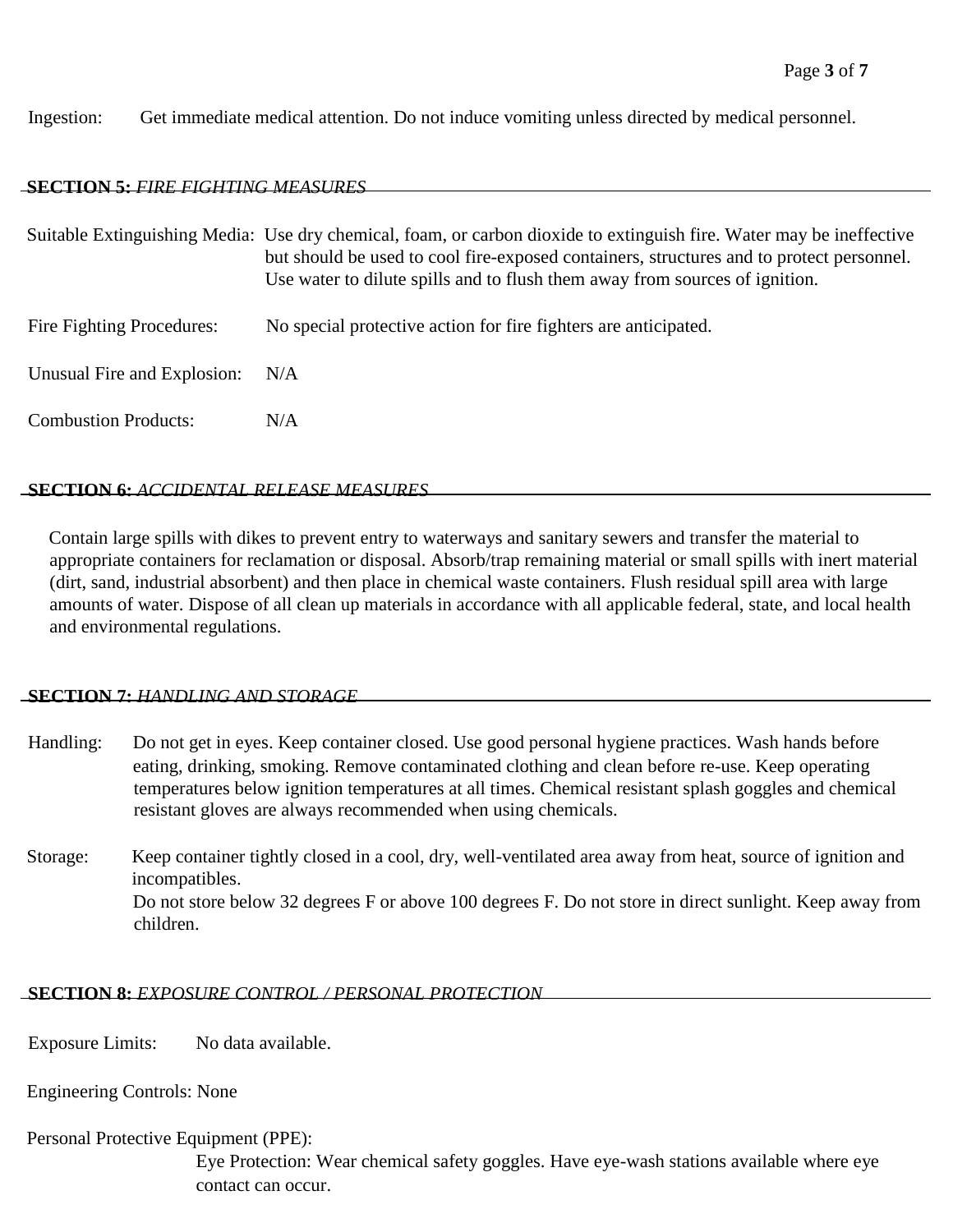Skin Protection: Avoid prolonged skin contact. Wear gloves impervious to conditions of use. Additional protection may be necessary to prevent skin contact including use of apron. Respiratory Protection: N/A

## **SECTION 9:** *PHYSICAL AND CHEMICAL PROPERTIES*

| Flashpoint:                       | Not applicable                 | Lower Flammability Limit: No data available   |                         |
|-----------------------------------|--------------------------------|-----------------------------------------------|-------------------------|
| <b>Auto-ignition Temperature:</b> | No data available              | Upper Flammability Limit: No data available   |                         |
| <b>Boiling Point:</b>             | 93°C (200°F)                   | Specific Gravity:                             |                         |
| Melting Point:                    | No data available              | % Volatile:                                   | 88.8% weight            |
| Vapor Pressure:                   | No data available              | Evaporation Rate (Water=1): No data available |                         |
| Vapor Density ( $Air = 1$ ):      | No data available              | Viscosity:                                    | $600 - 1000$ Centipoise |
| Solubility:                       | Soluble in water               | pH:                                           | $8 - 9 \pm .5$          |
| Pour Point:                       | Not available                  | Molecular Weight:                             | Mixture                 |
| Molecular Formula:                | Mixture                        | Spec. Grav. / Density:                        | $8.403$ lbs. /gal.      |
| Odor/Appearance:                  | Mild Fruit Scent / Blue Liquid |                                               |                         |

## **SECTION 10:** *STABILITY AND REACTIVITY*

| Reactivity:                         | No dat      |
|-------------------------------------|-------------|
| <b>Chemical Stability:</b>          | Stable      |
| Possibility of hazardous reactions: | Hazard      |
| Conditions to avoid:                | None.       |
| Incompatible materials:             | Strong ac   |
| Decomposition:                      | None known. |

No data. Stable Hazardous polymerization will not occur. Strong acids and oxidizers. Hazardous None known.

## **SECTION 11:** *TOXICOLOGICAL INFORMATION*

Signs and Systems of Exposure: Based on the test data and/or information on the components, this material may produce the following health effects:

Inhalation: Respiratory Tract Irritation: None

Skin Contact: Allergic Skin Reaction (non-photo induced) in sensitive people: Signs/symptoms may include redness, swelling, blistering, and itching.

Eye Contact: Moderate Eye Irritation: Signs/symptoms may include redness, swelling, pain, tearing, and blurred or hazy vision.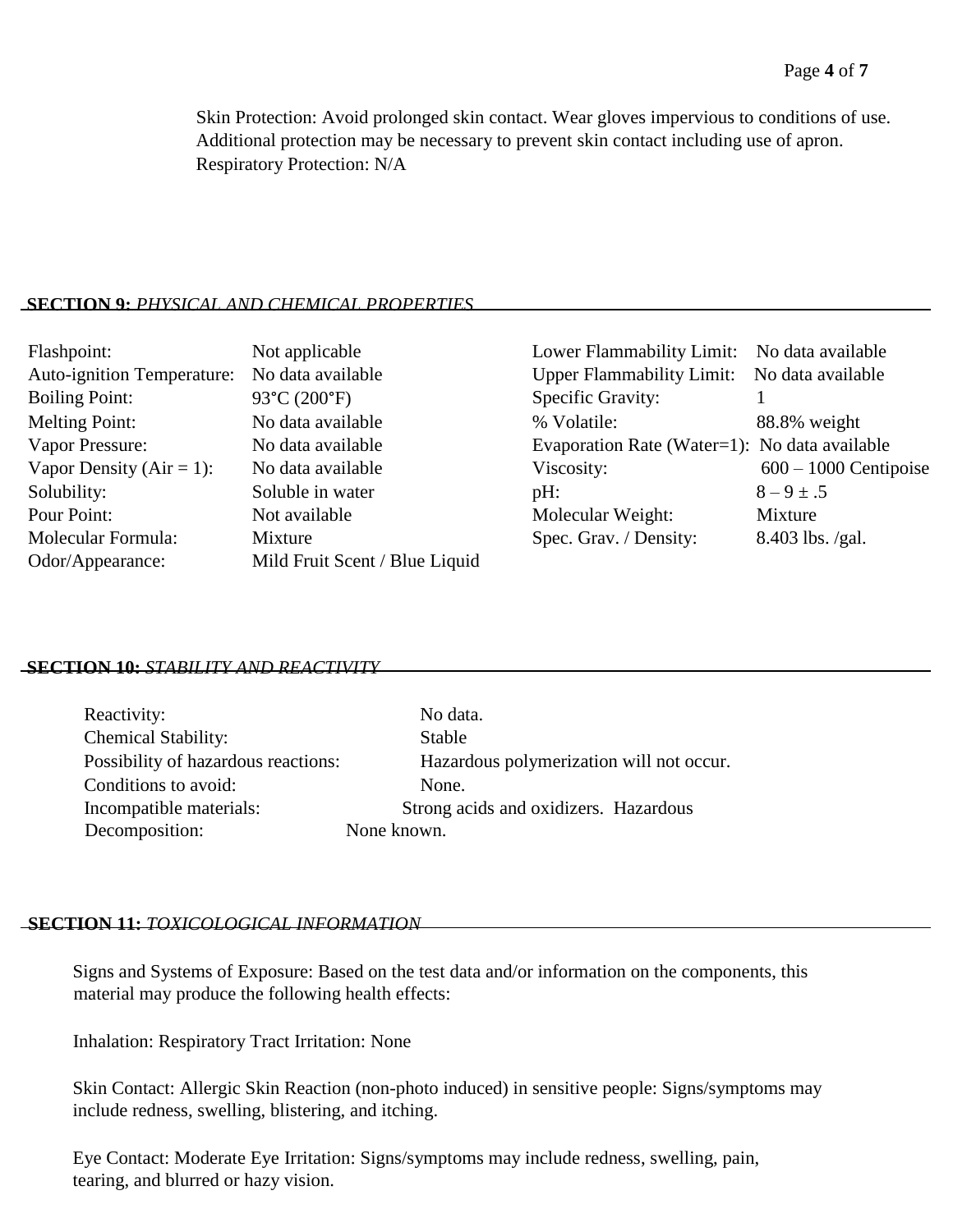Ingestion: Gastrointestinal Irritation: Signs/symptoms may include abdominal pain, stomach upset, nausea, vomiting and diarrhea.

Target Organ Effects: Allergic Skin Reaction (non-photo induced) in sensitive people. Signs/symptoms may include redness, swelling, blistering, and itching.

Toxicological Data: If a component is disclosed in section 3 but does not appear in a table below, either no data are available for that endpoint or the data are not sufficient for classification.

| Name                   | Route      | <b>Species</b> | Value                       |
|------------------------|------------|----------------|-----------------------------|
| Sodium Hydroxide       | Oral       | Rabbit         | LD Lo Rabbit: 500 mg/kg     |
| Sodium Hydroxide       | Inhalation |                | No data available           |
| Sodium Hydroxide       | Dermal     | Rabbit         | LD 50 Rabbit: $1,350$ mg/kg |
| Dodecylbenzen          | Oral       | Rabbit         | LD 50: $1407 \text{ mg/kg}$ |
| Dodecylbenzen          | Inhalation |                | No data available           |
| Dodecylbenzen          | Dermal     |                | No data available           |
| Alpha Olefin Sulfonate | Oral       | Rat            | LD 50 Rat: 3,800 mg/kg      |
| Alpha Olefin Sulfonate | Inhalation |                | No data available           |
| Alpha Olefin Sulfonate | Dermal     | Rabbit         | LD 50 Rabbit: $6,300$ mg/kg |

Skin Corrosion/Irritation

Acute Toxicity

| N<br><b>Name</b> | ulc | $\sim$ $\sim$<br>cies | alue<br> |
|------------------|-----|-----------------------|----------|
|                  |     |                       |          |

Serious Eye Damage/Irritation

| $\mathbf{N}^{\mathbf{r}}$<br>.<br>Name | ----<br>oute<br>. . | 010c<br>JCLICS<br>◡ | - -<br>alue |
|----------------------------------------|---------------------|---------------------|-------------|
|                                        |                     |                     |             |

Skin Sensitization

| Name | Koute | $\tilde{\phantom{a}}$<br>pecies | - -<br>alue<br>v |
|------|-------|---------------------------------|------------------|
|      |       |                                 |                  |

Respiratory Sensitization

| Name | <b>Route</b> | $\tilde{\phantom{a}}$<br>Species | alue |
|------|--------------|----------------------------------|------|
|      |              |                                  |      |

#### Germ Cell Mutagenicity

| <b>N</b> T<br>ame | .oute<br>. .<br>ĸ | pecies<br>ມະ | alue<br>`` |
|-------------------|-------------------|--------------|------------|
|-------------------|-------------------|--------------|------------|

Carcinogenicity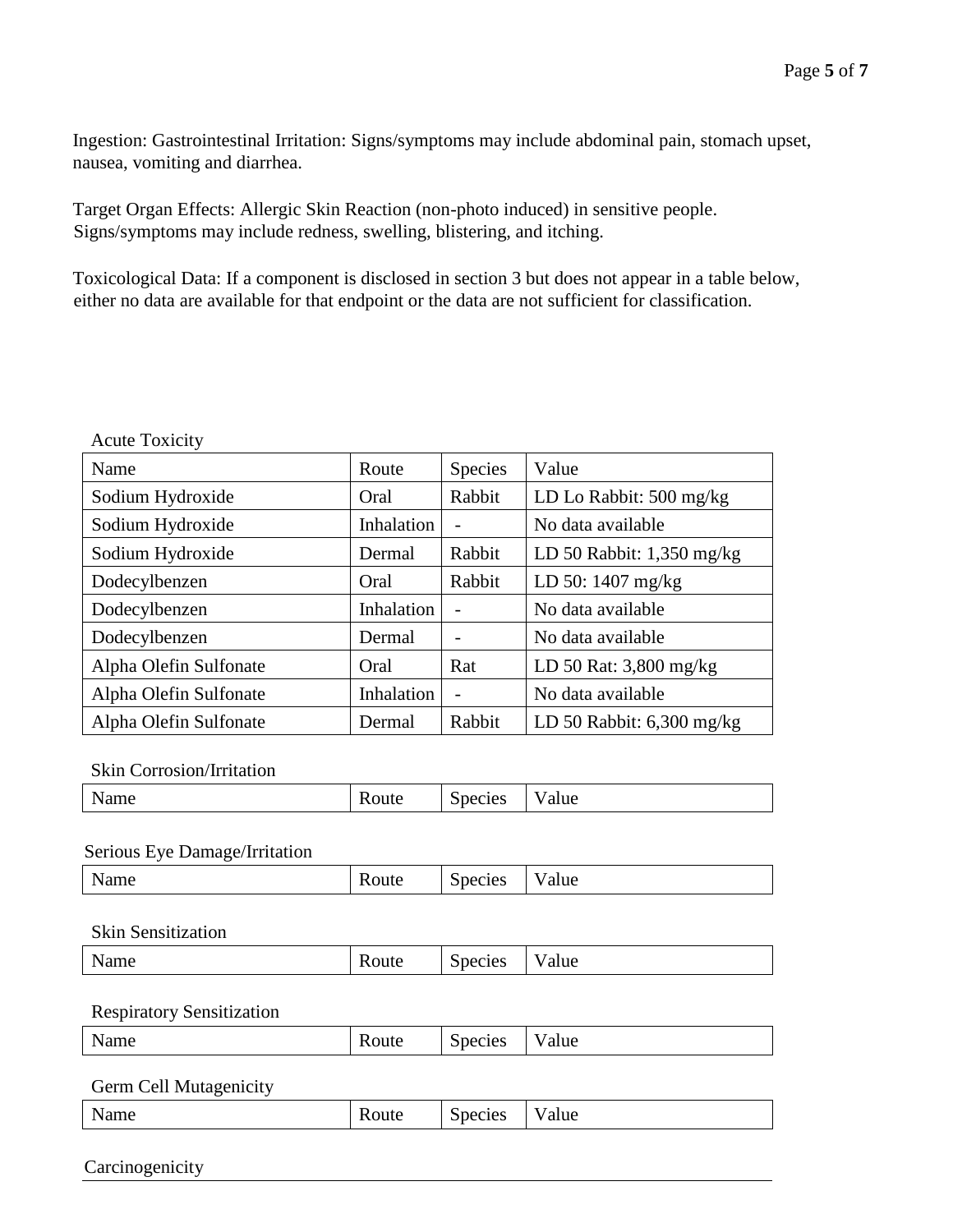| N<br>$-1 - 1$<br>Name | xoute | --<br>Species | $ -$<br>'alue |
|-----------------------|-------|---------------|---------------|
|-----------------------|-------|---------------|---------------|

Reproductive Toxicity

#### Reproductive and/or Developmental Effects

| __   |              |         |           |
|------|--------------|---------|-----------|
| Name | <b>Route</b> | Species | alue<br>v |
|      |              |         |           |

Target Organ (s)

#### Specific Target Organ Toxicity – Single Exposure

| __<br>___<br>__<br>__    | ___<br>______ |                                                        |      |
|--------------------------|---------------|--------------------------------------------------------|------|
| <b>NT</b><br><b>Name</b> | oult          | $\tilde{\phantom{a}}$<br>$\sim$ $\sim$<br>ecies<br>ъe, | alue |
|                          |               |                                                        |      |

#### Specific Target Organ Toxicity – repeated exposure

|--|

#### Aspiration Hazard

| Name | Route | $\sim$<br>$\alpha$<br>roo iyo<br>∼ | alue |
|------|-------|------------------------------------|------|
|      |       |                                    |      |

## **SECTION 12:** *ECOLOGICAL INFORMATION*

Aquatic Toxicity

Acute and Prolonged Toxicity to Fish: No Data Acute Toxicity to Aquatic Invertebrates: No Data

Environmental Fate and pathways No Data

## **SECTION 13:** *DISPOSAL CONSIDERATIONS*

Dispose of in accordance with local, state, and federal regulations.

## **SECTION 14:** *TRANSPORT INFORMATION*

Because this is produced and shipped in several different sizes as well as domestically and internationally, please consult your transportation specialist for the proper shipping name and class.